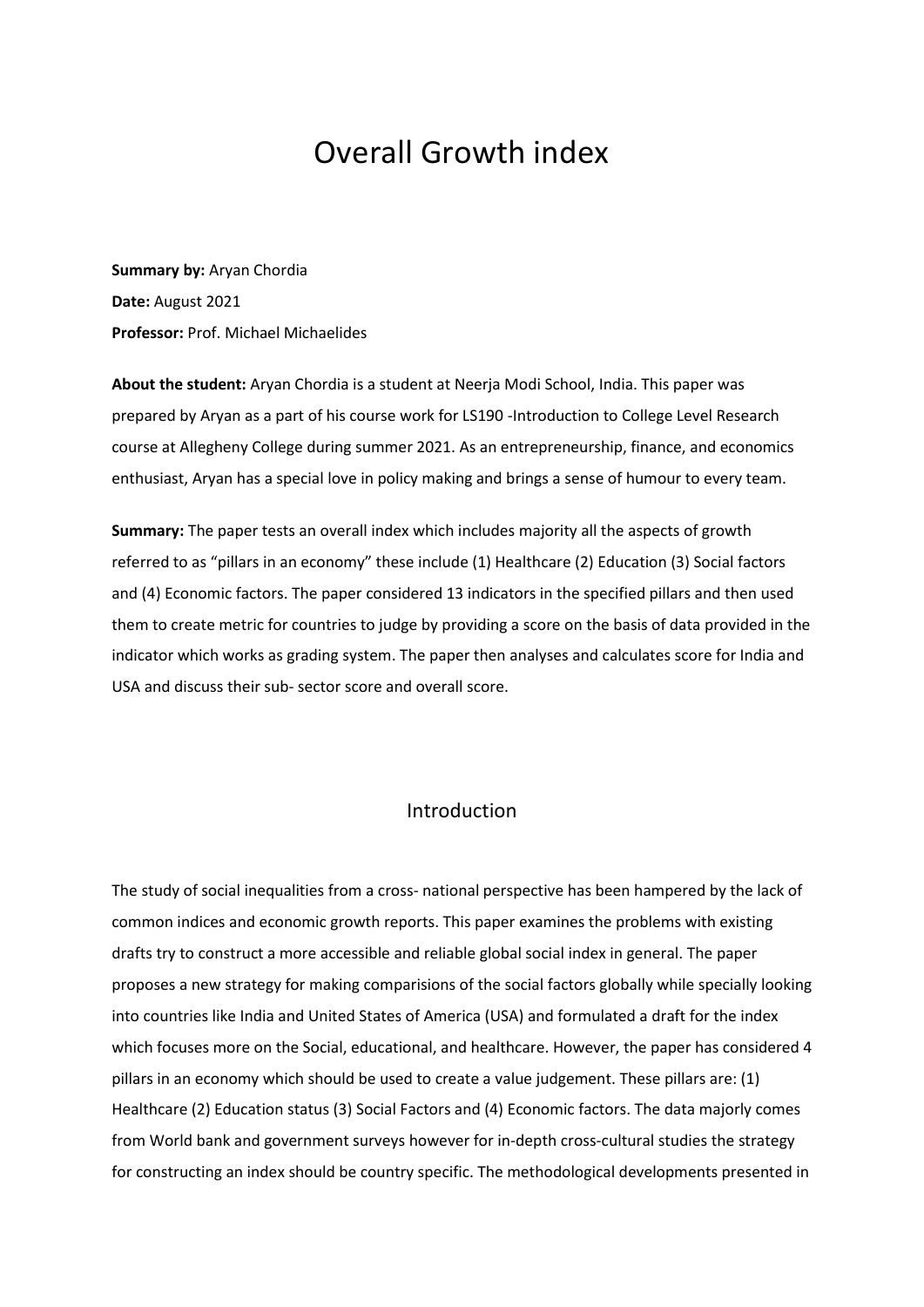the paper open opportunities to study socio-economic patterning of health among citizens for the developed countries.

Social science researchers generally use multiple indicators to measure an underlying assumed quantitative construct, such as socio-economic status or family affluence. The responses to those indicators are subsequently combined to properly define a composite construct by combining observable variables in a global index. This increases measurement reliability by averaging out the random errors of measurement in the single indicators, improves precision and discrimination as the composite index global range is larger.

Social factors are things that affect someones lifestyle these include wealth, religion, consumption patterns, educational level, family size and population density. To cover the modern social factors the paper has included factors like change in mobile cellular subscription, labour force participation rate in female and change in greenhouse gas emissions. Change in mobile cellular subscription shows the change in number of citizens who are connected through mobile cellular subscriptions. The paper then included labour force participation rate in females to check the number of females working in the economy along with this it even helps to factor discrimination in the workplace. At last, the paper includes change in total greenhouse gas emissions the reason the paper includes the indicator because of the increasing global awareness of a sustainable future moreover to get an estimate whether the countries really working on towards a sustainable future.

Education in every sense is one of the fundamental factors of development. No country can achieve sustainable economic development without substantial investment in human capital. Education enriches people's understanding of themselves and world. It improves the quality of their lives and leads to broad social benefits to individuals and society. Education raises people's productivity and creativity and promotes entrepreneurship and technological advances. In addition, it plays a very crucial role in securing economic and social progress and improving income distribution.

Thus, educations seem to play an important role in the development of any economy in terms of economic development, productivity, income, and international relations. Hence the paper has considered three major factors which includes change in the number of students enrolled divided by the population this would help us to find the number of new registrations in context to an increase in population. Then we will consider the dropout rate as this metric tells us the number of students who leave their school in a particular country during a fixed time frame. At last, we will consider the number of school enrolment however it will only consist of primary and secondary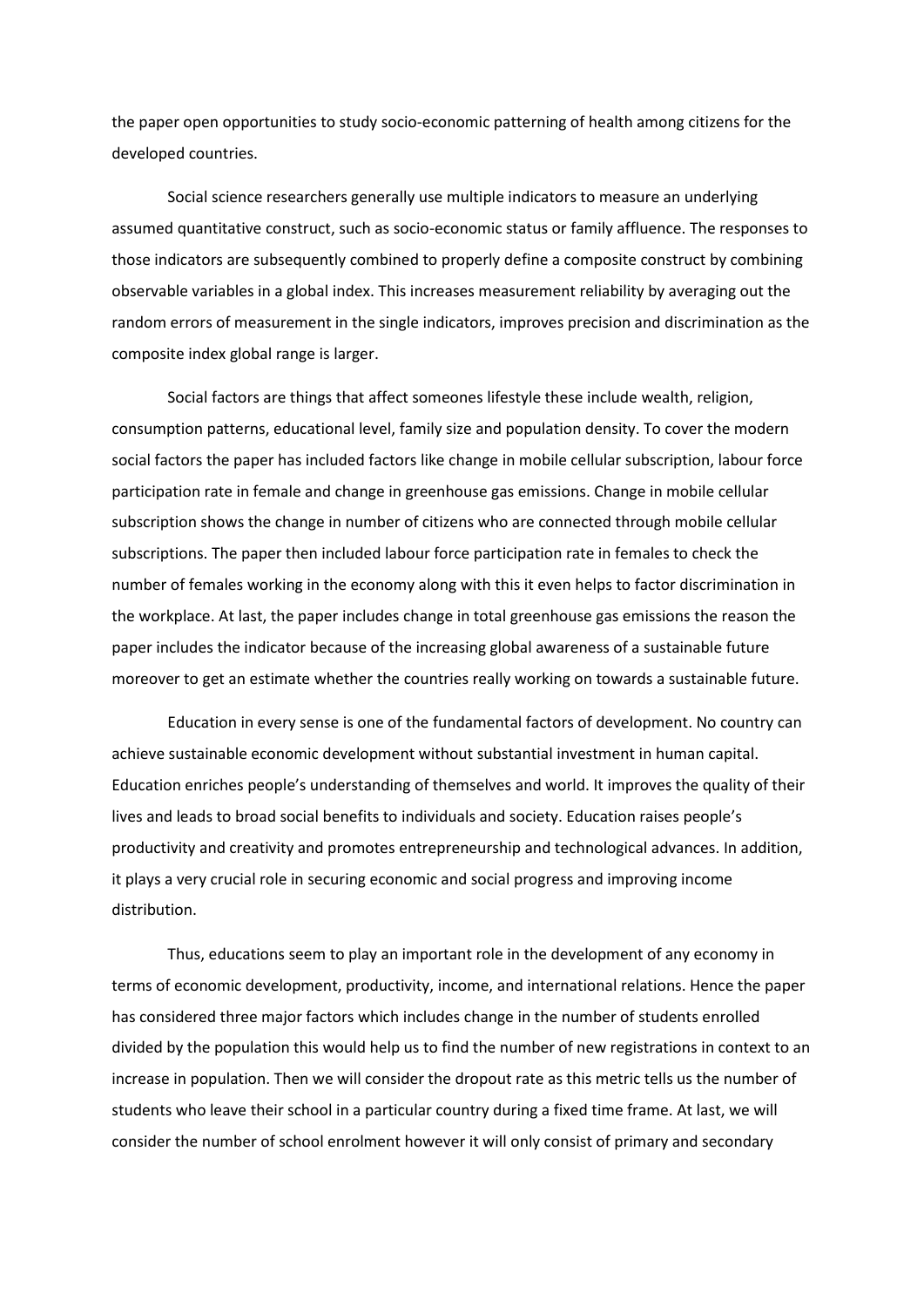stage of education along with this the paper will link it to the gender parity index, this will help us to find the aspect of gender discrimination in the educational system.

Being healthy, meaning a complete state of physical, mental, and social well-being including the absence of illnesses, is one of the goals most valued by human beings. Good health plays a substantial role in economic growth. A long-term study for England carried out by Robert Fogel, a Nobel Prize winner in Economics. Healthy citizens and economics link closely as a healthy population reduces production losses due to worker illness, it increases the productivity of adult because of better nutrition, and it lowers absenteeism rates and improves learning among school children. Health also allows for the use of natural resources that used to be totally or partially inaccessible due to illnesses. Finally, it permits the different use of financial resources that might normally be destined for the treatment of ill health.

After evaluating the importance of healthcare, it became an inevitable aspect to include.

Therefore, the paper has considered three major factors in healthcare which are first Doctors per 1000 population, this factor will include the number of doctors for every 1000 citizens in the country. Second, we will analyse the change in life expectancy the indicator considers the change in average life expectancy of a human. Third, we will analyse the change in mortality caused by road traffic injury per 100,000 population the reason to include this was to check for emergency life services in the country and finally the paper analyses the change in current health expenditure as this factor not just considers how expensive the country is for medical treatment but also considers the burden on the citizens and gives a monetary value to compare with the health care services quality.

An economic indicator is a piece of economic data, usually of macroeconomic scale, that is used by analysts to interpret current or future investment possibilities. These indicators also help to judge the overall health of an economy.

Hence the use of economic indicators seemed to play an important part in the economy as those are used for interpreting current or future investment possibilities, therefore, the paper tries to take into account income inequality and human resource productivity. For these the paper analyses (1) income share held by the top 10% (2) income share held by the second 20% and (3) Logistics performance index. The paper would try to compare (1) and (2) to get an idea of the income disparity in the country and use logistic performance index to get an estimate on the productivity of the factors of production.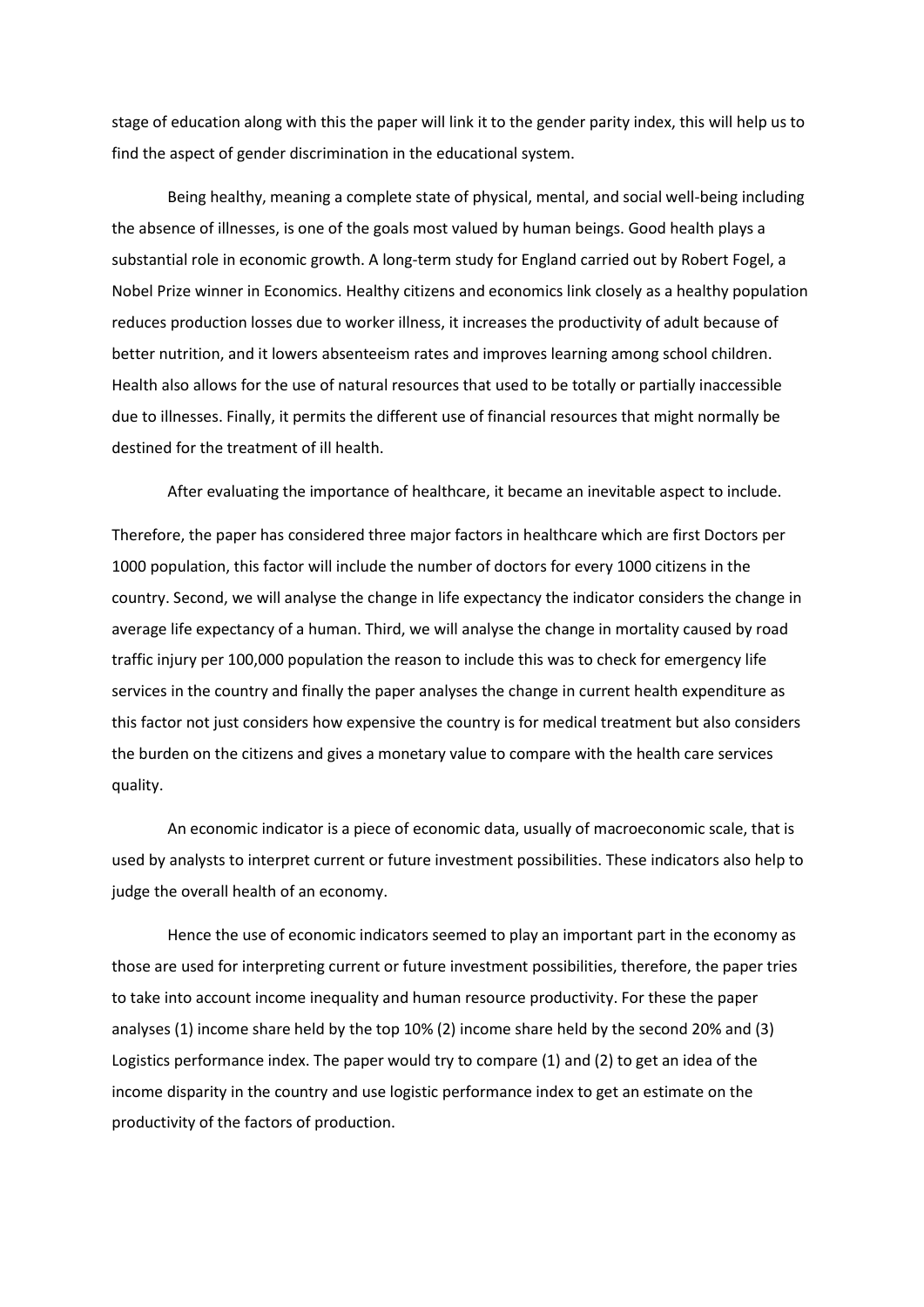With the aim of changing and/or innovating the ways we look and compare countries this paper tries to look at countries from a new perspective which is mainly created by health care, the level of education, and social factors but also included economic factors. Therefore, the paper suggests the use of overall growth index to compare countries and their growth as an alternative to Human Development Index (HDI), Gross domestic product per capita (GDP per capita) or Gross national product (GNI).

## Litreature Review

An economic indicator is a metric used to assess, measure, and evaluate the overall state of health of the macroeconomy. Economic indicators are often collected by a government agency or private business intelligence organization in the form of a census or survey, which is then analysed further to generate an economic indicator.

Economic indicators are statistical data showing general trends in the economy. Those with predictive value are leading indicators; those occurring at the same time as the related economic activity are coincident indicators; and those that only become apparent after the activity are lagging indicators.

Leading economic indicators are those that change before the economy has changed. Examples of leading indicators include production workweek, building permits, unemployment insurance claims, money supply, inventory changes, GDP, Consumer Price Index (CPI) and stock prices. The Fed watches many of these indicators as it decides what to do about interest rates. There are also coincident indicators, which change about the same time as the overall economy, and lagging indicators, which change after the overall economy, but these are of minimal use as predictive tools.

The primary indicators which we use today are The Gross Domestic Product (GDP) is widely accepted as the primary indicator of macroeconomic performance. The GDP, as an absolute value, shows the overall size of an economy, while changes in the GDP, often measured as real growth in GDP, show the overall health of the economy. So far, the only country to not use GDP as an economic measure is the Kingdom of Bhutan, which uses the Gross National Happiness index as an alternative.

Social Indicators in the 1960s. The term "social indicators" was given its initial meaning in an attempt by the [American Academy of Arts and Sciences](https://www.encyclopedia.com/literature-and-arts/art-and-architecture/american-art/american-academy-arts-and-sciences) for the National Aeronautics and Space Administration in the early 1960s to detect and anticipate the nature and magnitude of the secondorder consequences of the space program for American society. Frustrated by the lack of sufficient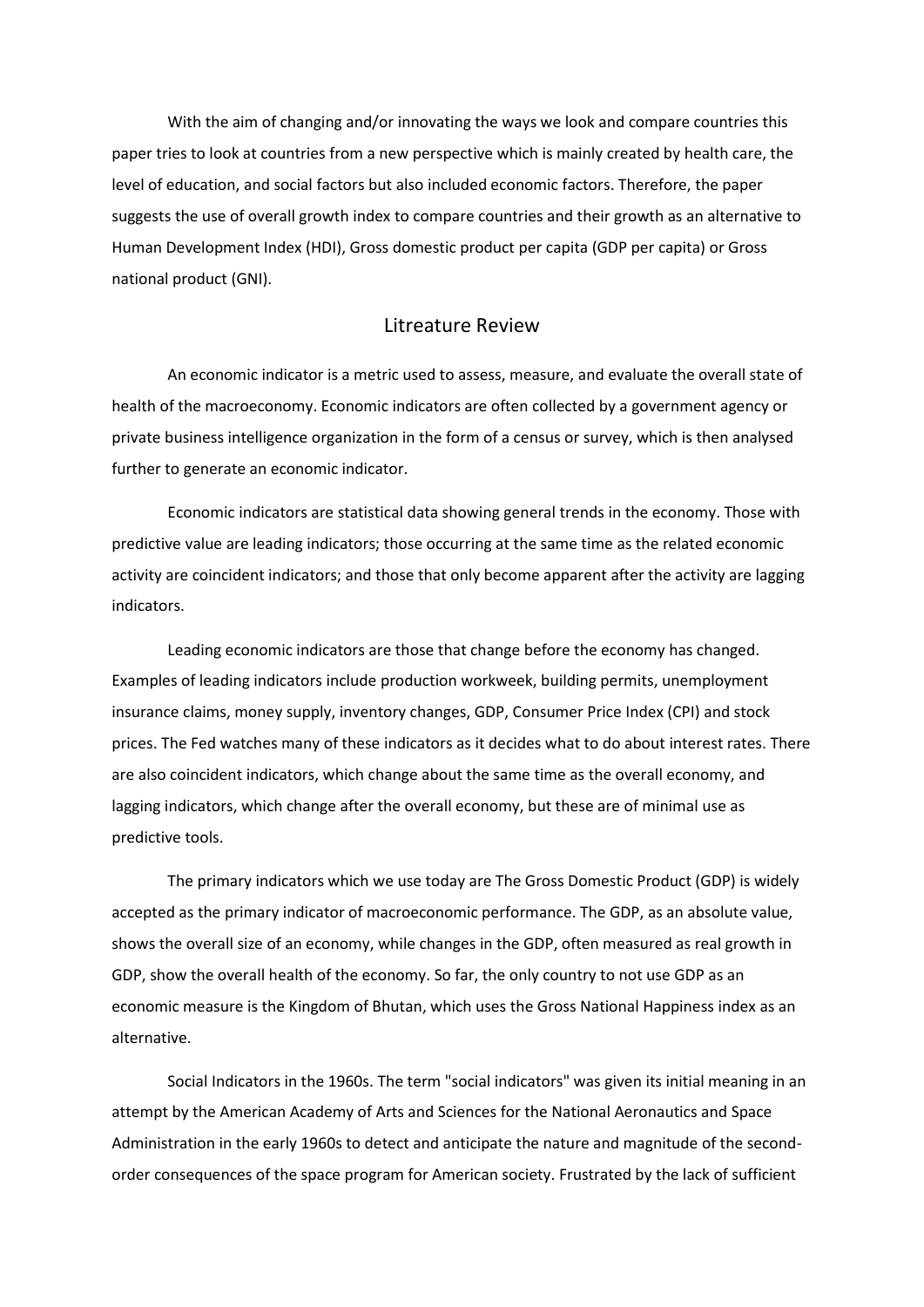data to detect such effects and the absence of a systematic conceptual framework and methodology for analysis, some in the project attempted to develop a system of social indicators—statistics, statistical series, and other forms of evidence—with which to detect and anticipate social change and to evaluate specific programs and determine their impact. The results of this part of the project were published in a volume called *Social Indicators*. Social indicators are statistical time series that are "used to monitor the social system, helping to identify changes and to guide intervention to alter the course of social change". Examples are unemployment rates, crime rates, estimates of life expectancy, health status indices etc.

Prior to the nineteenth century, systematic investment in human capital was not considered especially important in any country. Expenditures on schooling, on-the-job training, and other similar forms of investment were quite small. This began to change radically during this century with the application of science to the development of new goods and more efficient methods of production, first in Great Britain, and then gradually in other countries. During the twentieth century, education, skills, and the acquisition of knowledge have become crucial determinants of a person's and a nation's productivity. The role of education in economic development and the effect of education on labour productivity, poverty, trade, technology, health, income distribution and family structure. Education provides a foundation for development, the groundwork on which much of our economic and social wellbeing is built. It is the key to increasing economic efficiency and social consistency. By increasing the value and efficiency of their labour, it helps to raise the poor from poverty. It increases the overall productivity and intellectual flexibility of the labour force. It helps to ensure that a country is competitive in world markets now characterized by changing technologies and production methods. By increasing a child's integration with dissimilar social or ethnic groups early in life, education contributes significantly to nation building and interpersonal tolerance.

In sum, health affects economic growth directly through labour productivity and the economic burden of illnesses, for example. Health also indirectly impacts economic growth since aspects such as child health affect the future income of people through the impact health has on education. This indirect impact is easier to understand if it is observed on a family level. When a family is healthy, both the mother and the father can hold a job, earn money which allows them to feed, protect and send their children to school. Healthy and well-nourished children will perform better in school and a better performance in school will positively impact their future income. If parents ensure that their children have a high probability of reaching adulthood, in general they will have fewer children and they will be able to invest more in health and education for each of them. Additionally, the loss of health affects the poor to a greater extent since the main, and at times, only asset they have is their body. When they become ill, they have fewer alternative solutions and suffer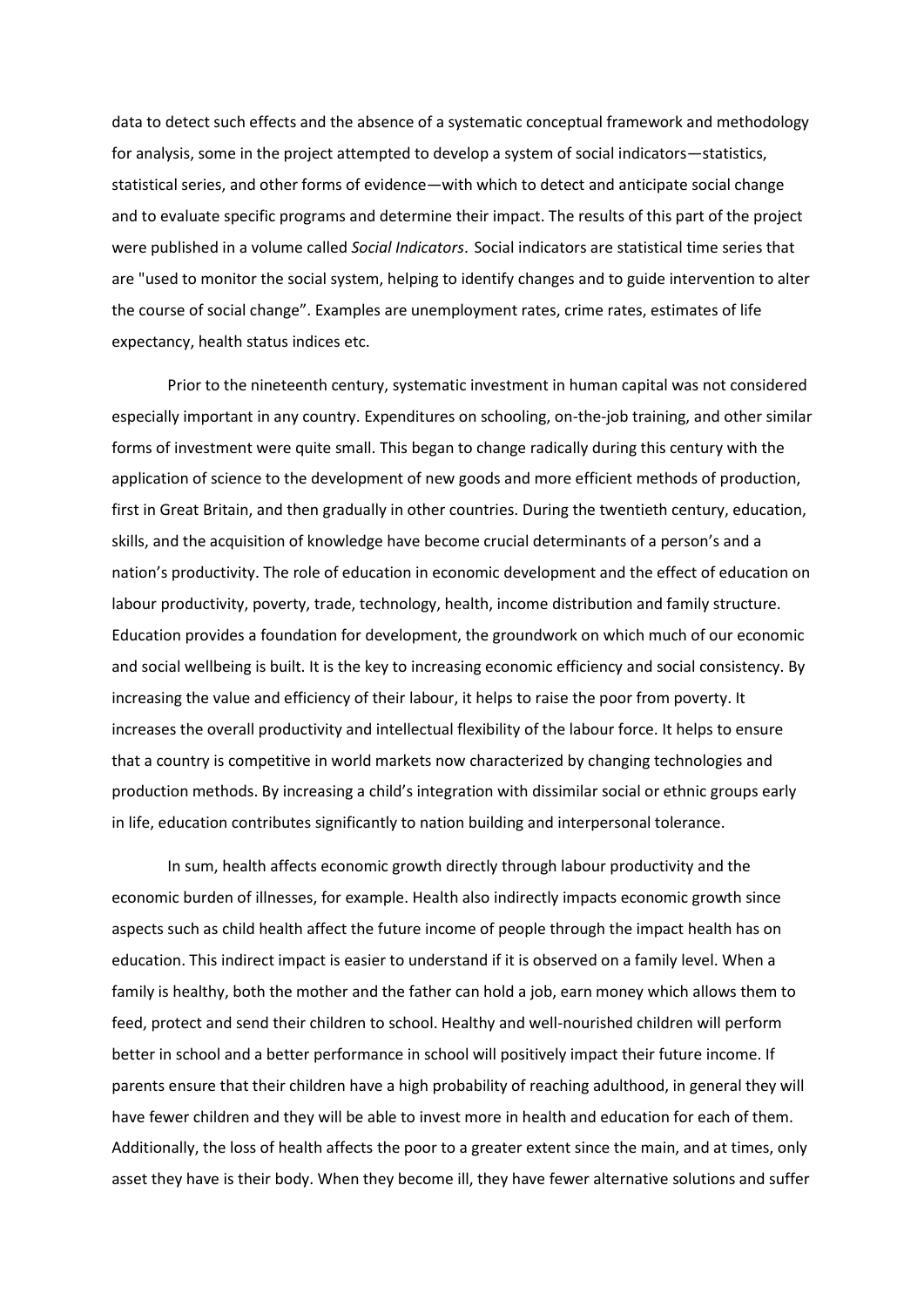greater consequences The results of historical studies suggest a very strong relationship between health and economic growth. Robert W. Fogel finds that between one third and one half of England's economic growth in the past 200 years is due to improvements in the population's food consumption.

The indicators within the Economy section allow us to analyse various aspects of both national and global economic activity. As countries produce goods and services, and consume these domestically or trade internationally, economic indicators measure levels and changes in the size and structure of different economies and identify growth and contractions. Economic indicators include measures of macroeconomic performance (gross domestic product [GDP], consumption, investment, and international trade) and stability (central government budgets, prices, the money supply, and the balance of payments). It also includes broader measures of income and savings adjusted for pollution, depreciation, and depletion of resources. Many economic indicators from WDI are used in tracking progress toward SDG Goal 8, promoting decent work and economic growth, and Goal 2, which encourages sustainable consumption and production.

While the studies referred to have generated conceptually valid approaches, the availability of data strongly determines their applicability and hence their usefulness for practical use. This calls for broadly accepted definitions for concrete quantitative indicators, allowing to assess the total (co- )benefits and their components, to monitor trends over time as well as to make comparisons across countries, with the ultimate objective of contributing to the ways we compare countries.

### Data

#### **1. Health and economic growth**

In order to understand the relation between health and economic growth it's important to understand what health refers too. So, health is not only the absence of illness or being in the perfect mindset but also refers to deliver to ones' potential during their entire life. With recent studies by livermint and many other publications health can be a causative factor for the aggregate economic growth of a country. Thus, the paper tries to consider all the aspects of healthcare from emergency services to the number of doctors in general.

a. Doctors per 1,000

It refers to the number of medical staff which refers to physicians, nurses, and midwives per 1,000 people as per World heath organization an estimate of at least 2.5 medical staff is adequate coverage with primary care intervention.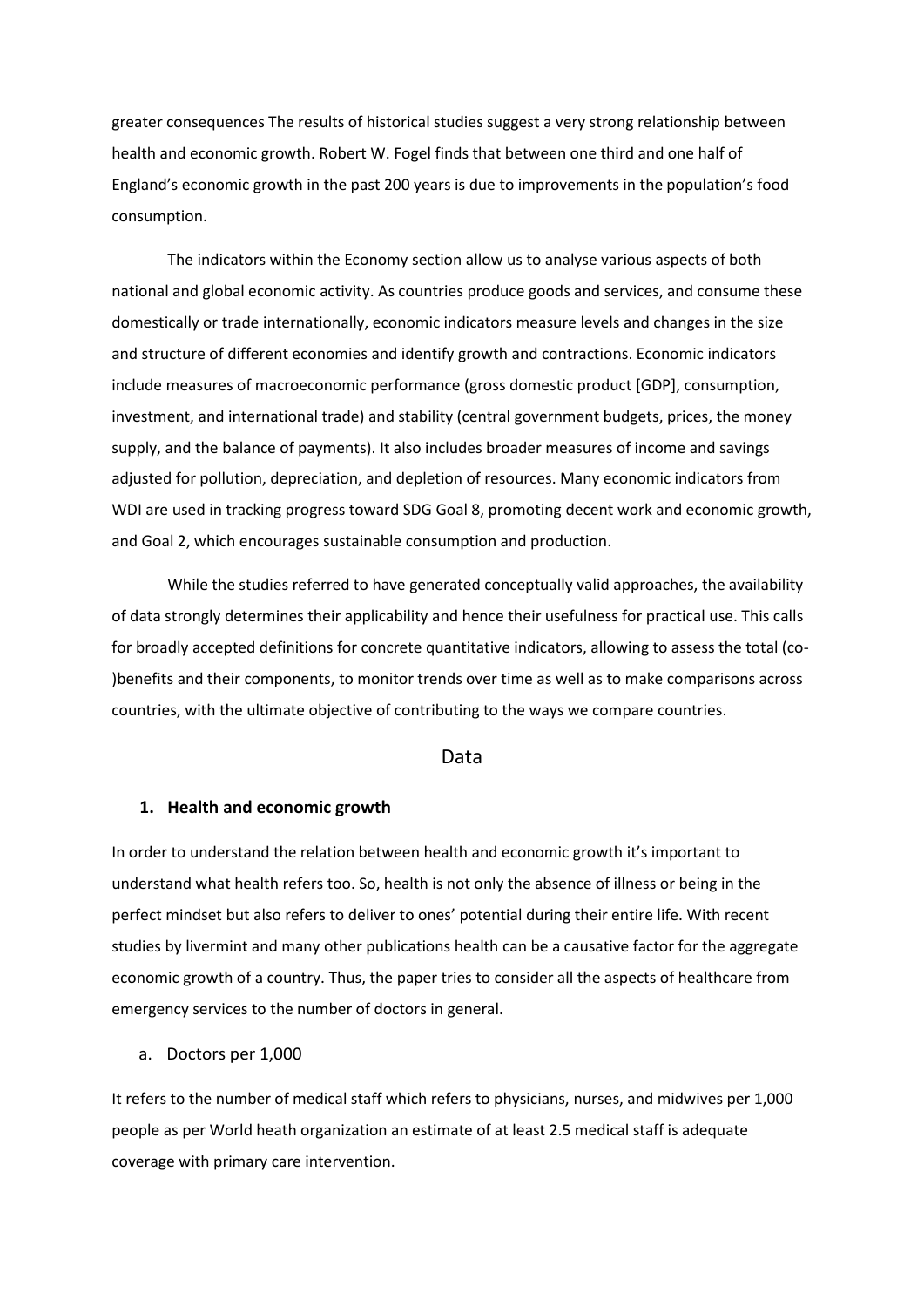## b. Life expectancy

Life expectancy refers to the statistical age that a person is expected to live until. It considers several individual levels as well as population level factors to arrive at a figure it is used in pricing and underwriting life insurance products.

#### c. Mortality caused by road traffic injury (per 100,000 population)

As per World Health Organization (WHO) road traffic crashes cost most countries 3% of their Gross Domestic Product (GDP) . Thus, after an impact like this on the GDP and economic growth including the indicator seem important in analysing an indicator for social factors. In general, the indicator analyses the number of deaths per 100,000 population due to road traffic accidents.

### d. Current Health Expenditure

Current Health Expenditure (CHE) describes the share of spending on health in each country relative to the size of its economy. It includes expenditures corresponding to the final consumption of health care goods and services and excludes investment, exports, and intermediate consumption.

### **2. Education and economic growth**

No country has achieved constant economic development without considerable investment in human capital. Previous studies have shown handsome returns to various forms of human capital accumulation: basic education, research, training, learning-by-doing and aptitude building. Thus, the paper tries to consider all the aspects of education from change in number of students enrolled in respect to the population to the dropout rate in general.

a. Change in the number of Students enrolled in schools in respect to population

This factor includes the change in number of students enrolled in schools in respect to population of the country in consideration. This will help us to judge the rise in the education level in terms of younger population and the total population.

#### b. Dropout rate

In North Carolina, a dropout is defined as "any student who leaves school for any reason before graduation or completion of a program of studies without transferring to another elementary or secondary school." The reason paper even analyses this indicator is to provide a contrast to the above indicator which is Change in the number of students enrolled.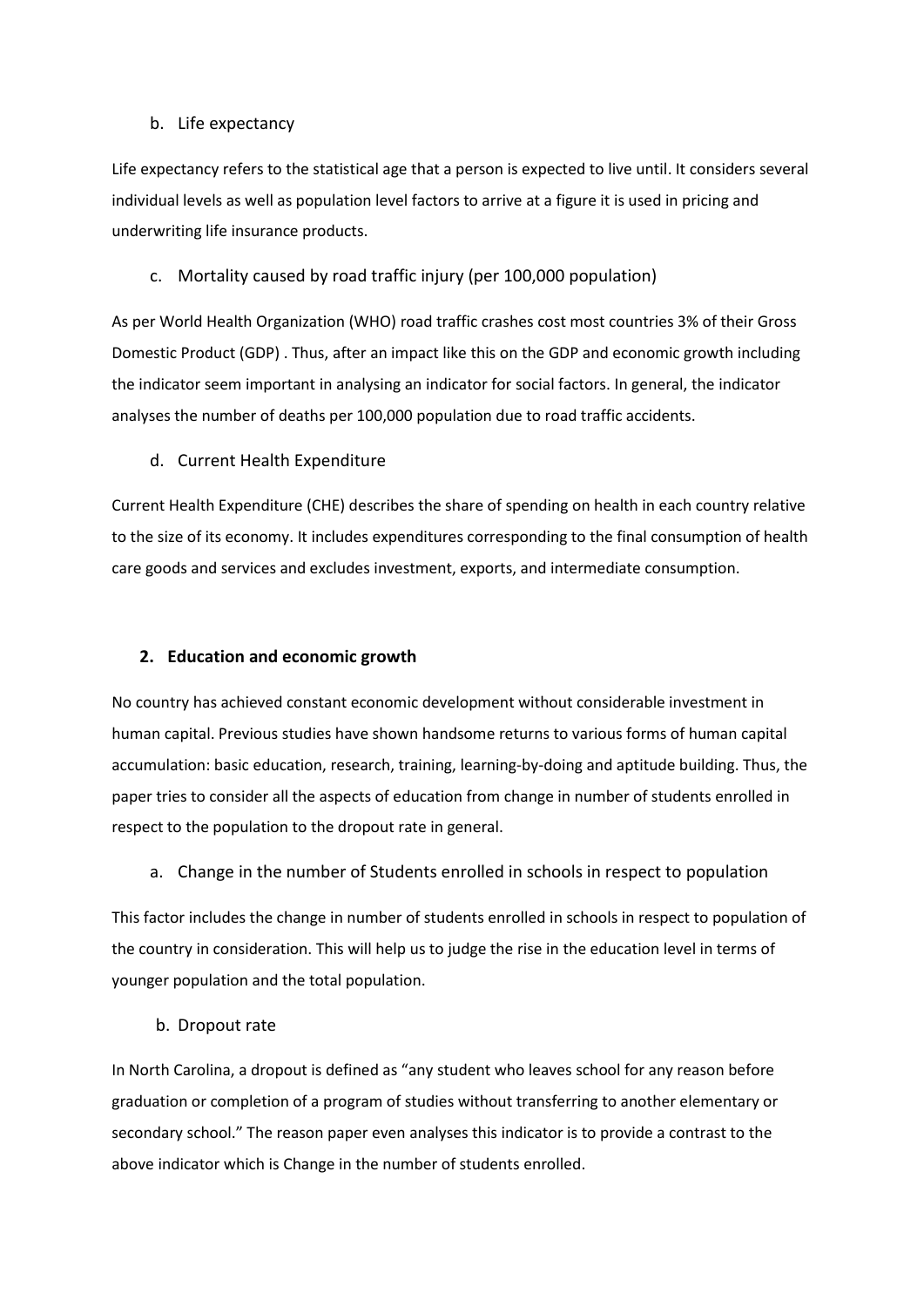## c. School enrolment, primary and secondary (gross) in reference to gender parity index (GPI)

The only reason to include this indicator is to consider the factor of discrimination as the paper will try to connect the school enrolment results with female participation rate to give a better understanding of the gender gap in education.

## **3. Social factors and economic growth**

Social and economic factors, such as income, education, employment, community safety, and social supports can significantly affect how well and how long we live. These factors affect our ability to make healthy choices, afford medical care and housing, manage stress, and more.

## a. Mobile Cellular subscriptions

A mobile cellular subscription refers to the subscription to a public mobile cellular service which provides access to the Public Switched Telephone Network (PSTN) using cellular technology. It includes post-paid and prepaid subscriptions and includes analogue and digital cellular systems.

## b. Labour force participation in female

The labour force participation rates are calculated as the labour force divided by the total workingage population. The working age population refers to people aged 15 to 64. This indicator is broken down by age group and it is measured as a percentage of each age group.

## c. Change in total greenhouse gases (% change since 1990)

Greenhouse gases are gases in Earth's atmosphere that trap heat. They let sunlight pass through the atmosphere, but they prevent the heat that the sunlight brings from leaving the atmosphere. Thus, raising the temperature. The paper includes the indicator because of the increasing global awareness of a sustainable future moreover to get an estimate whether the countries really working on towards a sustainable future.

## **4. Economic factors**

Economic growth is influences by direct factors like for example human resources, natural resources, the increase in capital employed or technological advancements. Economic growth is also influenced by indirect factors such as institutions (financial institutions, private administrations etc.), the size of the aggregate demand, saving rates and investment rates, the efficiency of the financial system, budgetary and fiscal policies, migration of labour and capital and the efficiency of the government.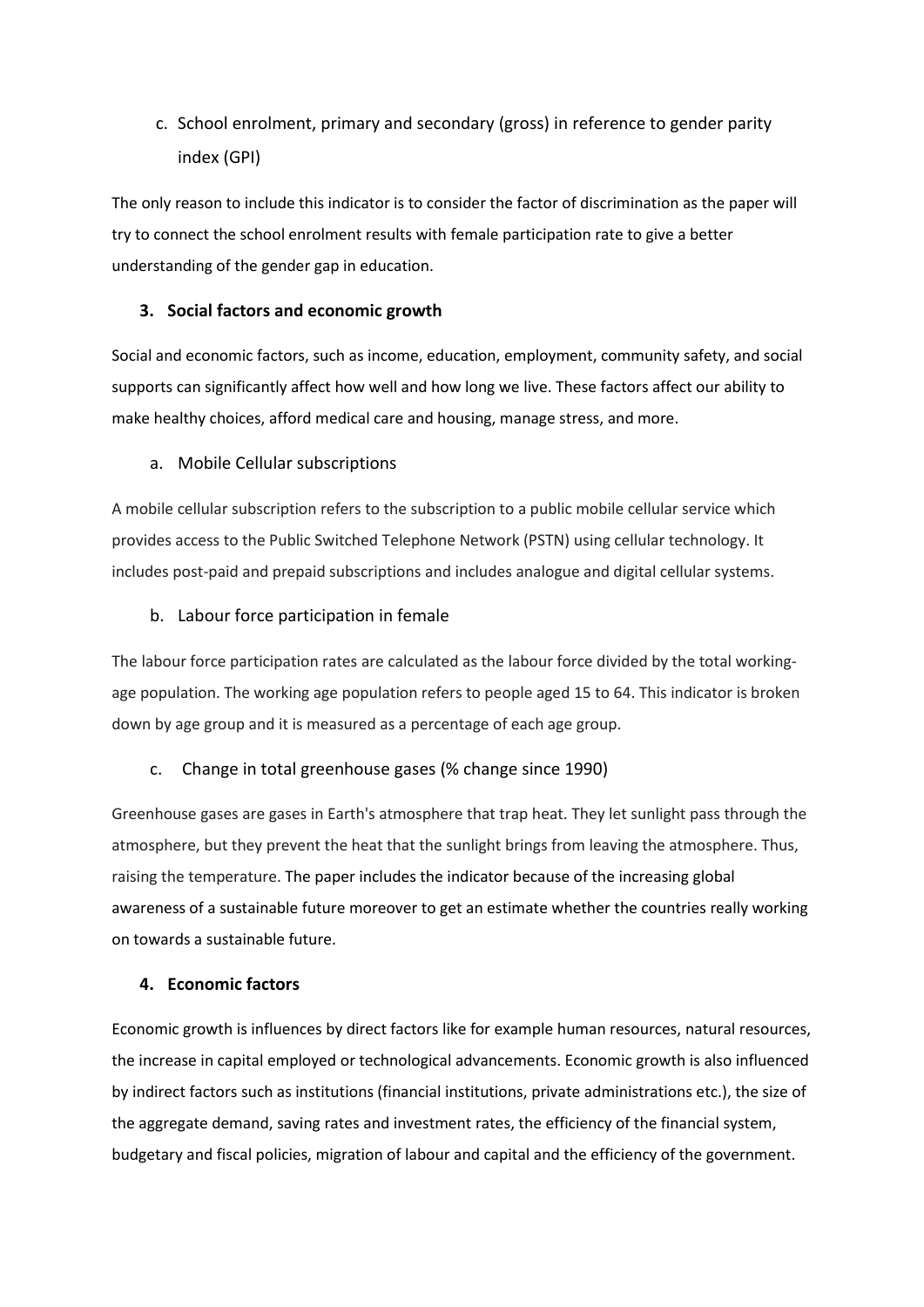Thus, there are four major determinants of economic growth: human resources, natural resources, capital formation and technology.

## a. Income share held by the top 10%

It refers to the percentage of share of income held by the top 10% of the population. Considering the fact that in 2018, 30.8% of the wealth in United States was held by the top 10% making it a concerning factor. Thus, statistics likes this makes this indicator important.

### b. Income share held by the second 20%

The main purpose to include this indicator along with the above indicator, which is income share held by the top 10%, is to compare the values to take income inequality in consideration as in case of United States the second 20% only hold 10.8% of the wealth compared to 30.8% for the income share held by the top 10%.

### c. Logistics performance index: Overall

The Logistics Performance Index is an interactive benchmarking tool created to help countries identify the challenges and opportunities they face in their performance on trade logistics and what they can do to improve their performance. This indicator just not calculates a value, spots a problem but also provides suggestions to improve their performance. Thus, the indicator worked as an overall index to judge countries on their human and capital performance.

#### Methodology

The paper will take into account all the indicators discussed above, in the data section, and try at its best capabilities to provide with a generalized score out of 36: a score of 10 for healthcare, education, and social factors and a score of 6 for economic factors. The paper will consider the latest results for all of these calculations; however, the time frame might not be fixed for each and every indicator due to the lack of availability of data.

In healthcare, the paper will provide a rating of 10 for each and every indicator which sums up to 40 and then change that sum to a score of 10 to include in the final index. Similarly, for social factors and education all the indicators will have a score out of 10 which sums out to 30 per factor which then will be transferred to a score out of 10 to include in the final index. In the case of economic factors, the paper will assign a score out of 10 for each factor however this will then change to a total of 6 and then will be included in the index.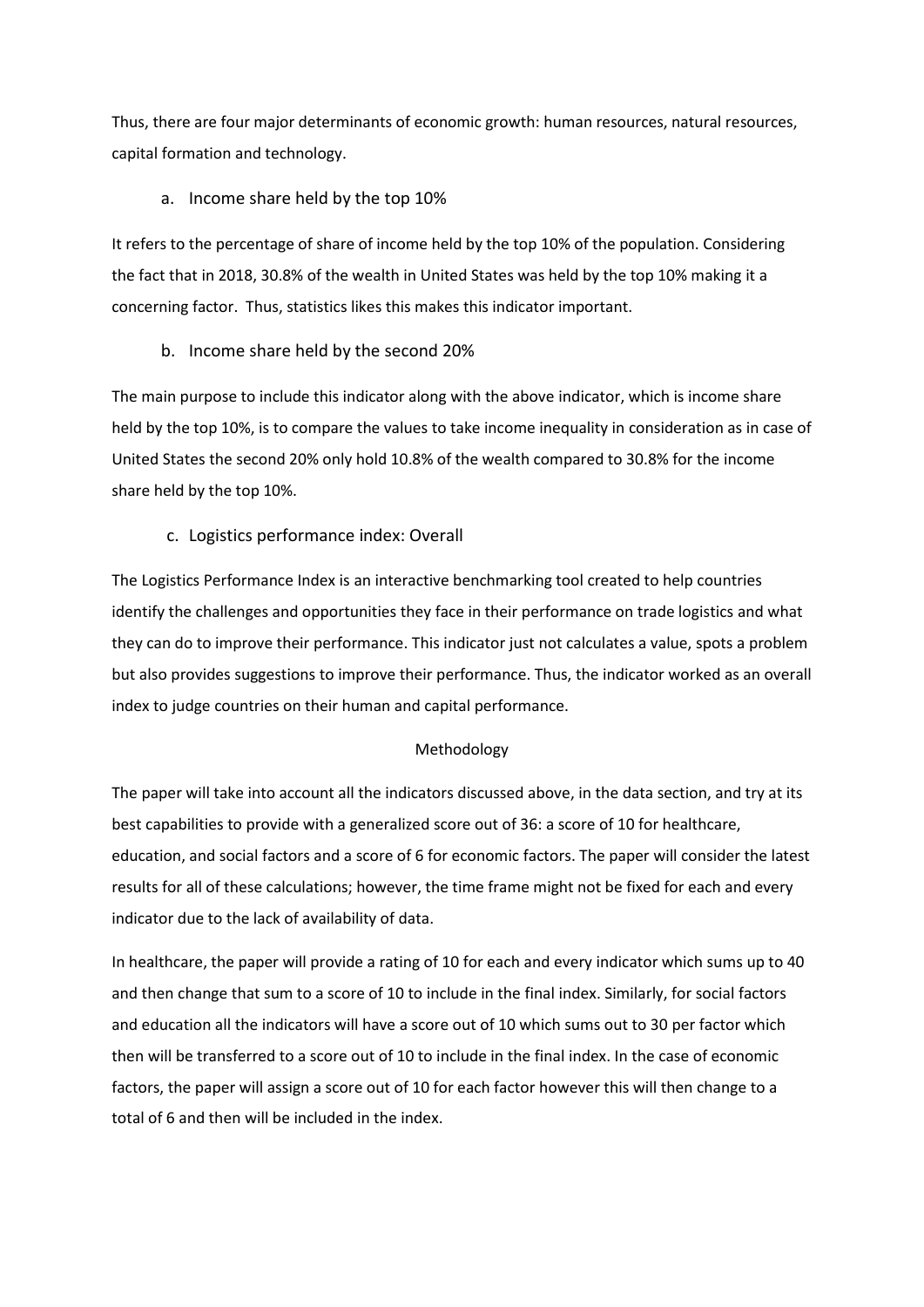The formula mentioned in appendix 1 can be used to determine a country's score with respect to other countries, in terms of all the given parameters and conditions such as dropout rate, life expectancy by birth, current health expenditure, etc. To use this formula, we first input the country A's individual score, and divide it by the Average value of the other countries' score combined. This will give us a ratio of the country A's position in comparison to the world average score. To further simplify this value, and make it more comprehensive and uniform, we can estimate the score in terms of a value out of 10. However, for all the negative factors which include mortality caused by road injuries, drop out rate and change in greenhouse gas emissions (% change from 1990) we will first subtract the world average from the actual value then divide it by the world average (the formula is provided in appendix 1). A negative value shows there is a positive effect in the country and a positive value shows there is a negative effect in the country.

## India

While calculating index value we noticed an anomaly that India has approximately 3 times the average mobile subscription rate with total subscription standing at 1151480361 compared to 392263424, which is the world average. As well as India has approximately half the expenditure cost than the world an average country spends around 6.52% of their GDP in current health expenditure whereas India only spends 3.54% of their GDP on health care. Moreover, due to the rapid economic growth there has been a negative figure for change in greenhouse gas emissions since 1990s. The rest of the figures were almost similar to the world average. Therefore, individually India has a great score in each parameter. The total score sums to be 27.30 out of 36. For referring to more in dept calculations refer to appendix 2.

## United States of America (USA)

USA has achieved an index value of 41.57 which is exceptionally good considering the index was calculating a value of 36 only and it has surpassed the level of 36 which shows a great position on the global index. In particular USA has shown great results towards green house emissions with an index score of 9.58 out of 10. In healthcare, USA does have more doctors than the benchmark of 1 even though the current expenditure is considerably expensive than the average the index value stands at 25.83 which approximately shows at the goverment spends 2.5 times more than the average spend by other countries. (The value is terms of its GDP value). You could check out the rest of the results in table given in appendix 2.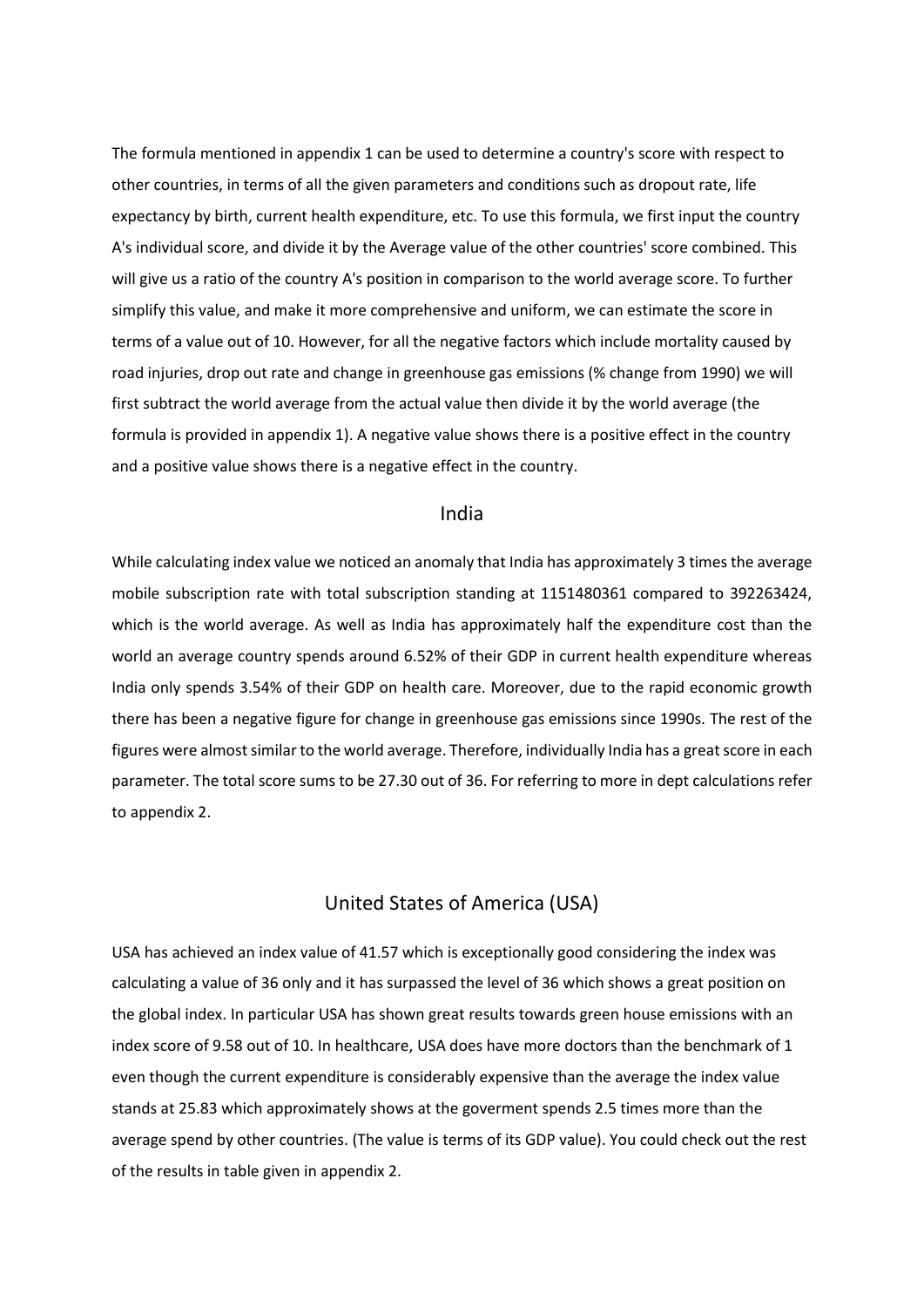## Conclusion

The index works as intended and achieves its goal to build a working index which is more accessible and reliable in terms of comparing countries and the index effectively calculates a value for each and every pillar on which a country is based on. The 4 pillars which are discussed in the paper are (1) social factors (2) economic factors (3) education (4) health care.

The paper considered 13 indicators in the specified pillars and then used them to create metric for countries to judge by providing a score on the basis of data provided in the indicator which works as grading system. Even though we have covered various aspects this research and the index could be improvised on the basis of including more factors in each of the study area to consider more aspects.

Appendix 1

Formula 1:

Country Score  $\frac{1}{Average \ value} \times 10$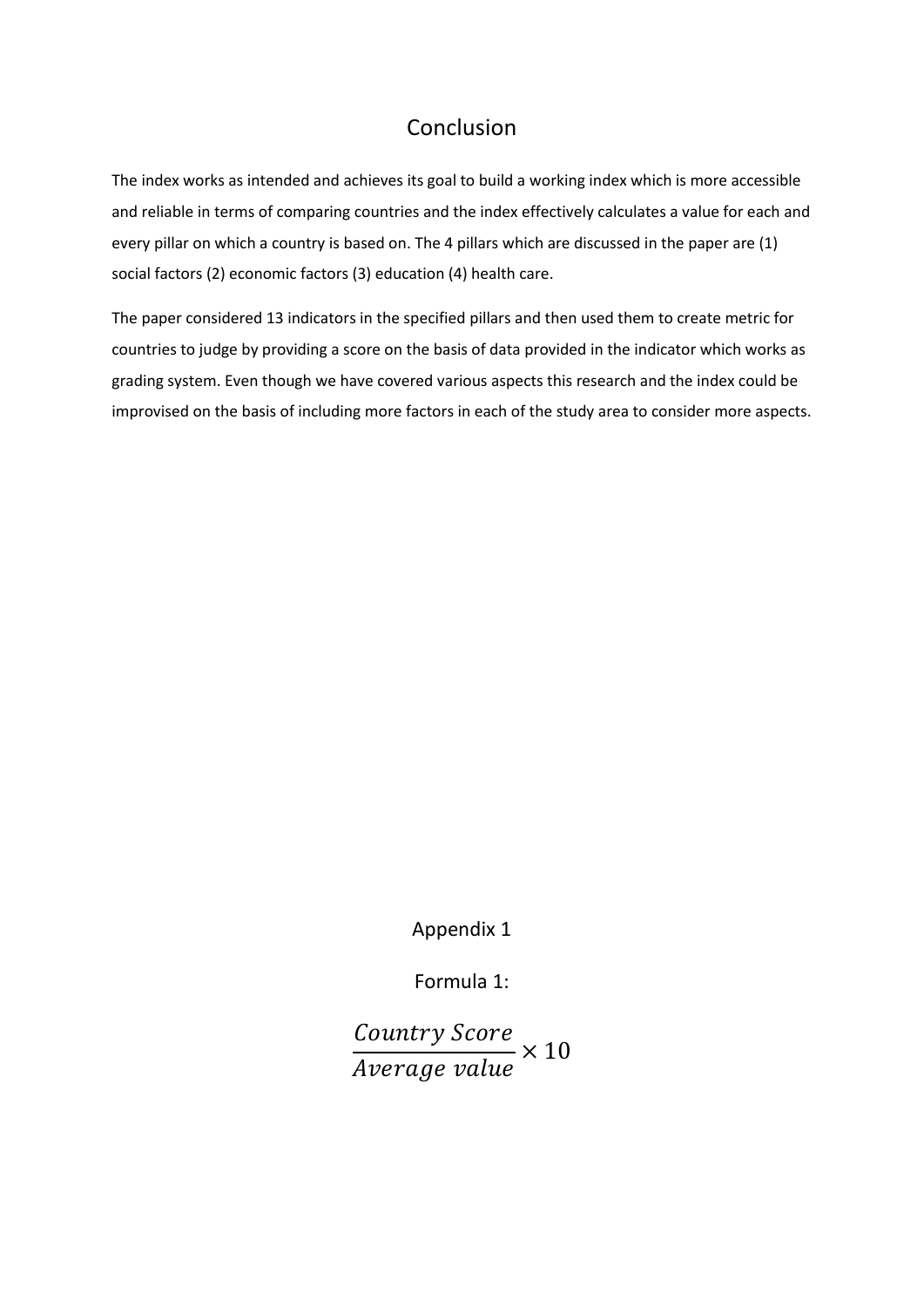# Formula 2 (indicators which portray a negative feature):

World average - Country Score  $\frac{1}{\text{Average value}} \times 10$ 

# Appendix 2

# Data for India

|                         |                                                         | bench mark value         | Average                  | Country Value | Score         |
|-------------------------|---------------------------------------------------------|--------------------------|--------------------------|---------------|---------------|
| Health care             | Doctors per 1000                                        | 1                        | $\overline{\phantom{a}}$ | 0.857         | 8.57          |
|                         | life expectancy by birth                                |                          | 72.62                    | 69.656        | 9.59          |
|                         | Mortality caused by road injury                         | $\overline{\phantom{a}}$ | 17.23                    | 16            | 0.71          |
|                         | Currect health expenditure                              | ÷                        | 6.54                     | 3.54          | 5.41          |
|                         | Total score (out of 40)                                 |                          |                          |               | 24.29         |
| Total Score (out of 10) |                                                         |                          |                          |               | 6.07          |
| Education               | Change in the number of Students enrolled in<br>schools |                          | 103.56                   | 96.83         | 9.35          |
|                         | dropout rate                                            |                          | 35.3                     | 17            | 5.18          |
|                         | School enrolment, primary and secondary in<br>females   | $\overline{\phantom{a}}$ | 102.92                   | 98            | 9.52          |
|                         | Total score(out of 30)                                  |                          |                          |               | 24.06         |
| total score (out of 10) |                                                         |                          |                          |               | 8.02          |
| social factors          | Mobile cellular subscriptions                           | ÷                        | 392263424                | 1151480361    | 29.35         |
|                         | Labour force participation rate in female               | -                        | 41.05                    | 20.32         | 4.95          |
|                         | Change in Total greenhouse gas emissions                |                          | 80.10                    | 116.44        | $-10.13$      |
|                         | total score( out of 30)                                 |                          |                          |               | 24.17         |
| total score( out of 10) |                                                         |                          |                          |               | 8.06          |
| economic factors        | income share held by the top 10%                        | $\overline{\phantom{a}}$ | 28.2                     | 30            | 9.4           |
|                         | Income share held by the second 20%                     |                          | 12                       | 12            | 10            |
|                         | Logistics performance index: Overall                    | 5                        | $\overline{\phantom{a}}$ | 3.18          | 6.36          |
| total score(out of 6)   | total score( out of 30)                                 |                          |                          |               | 25.76<br>5.15 |
| total country score     |                                                         |                          |                          |               | 27.30         |

Data for United States of America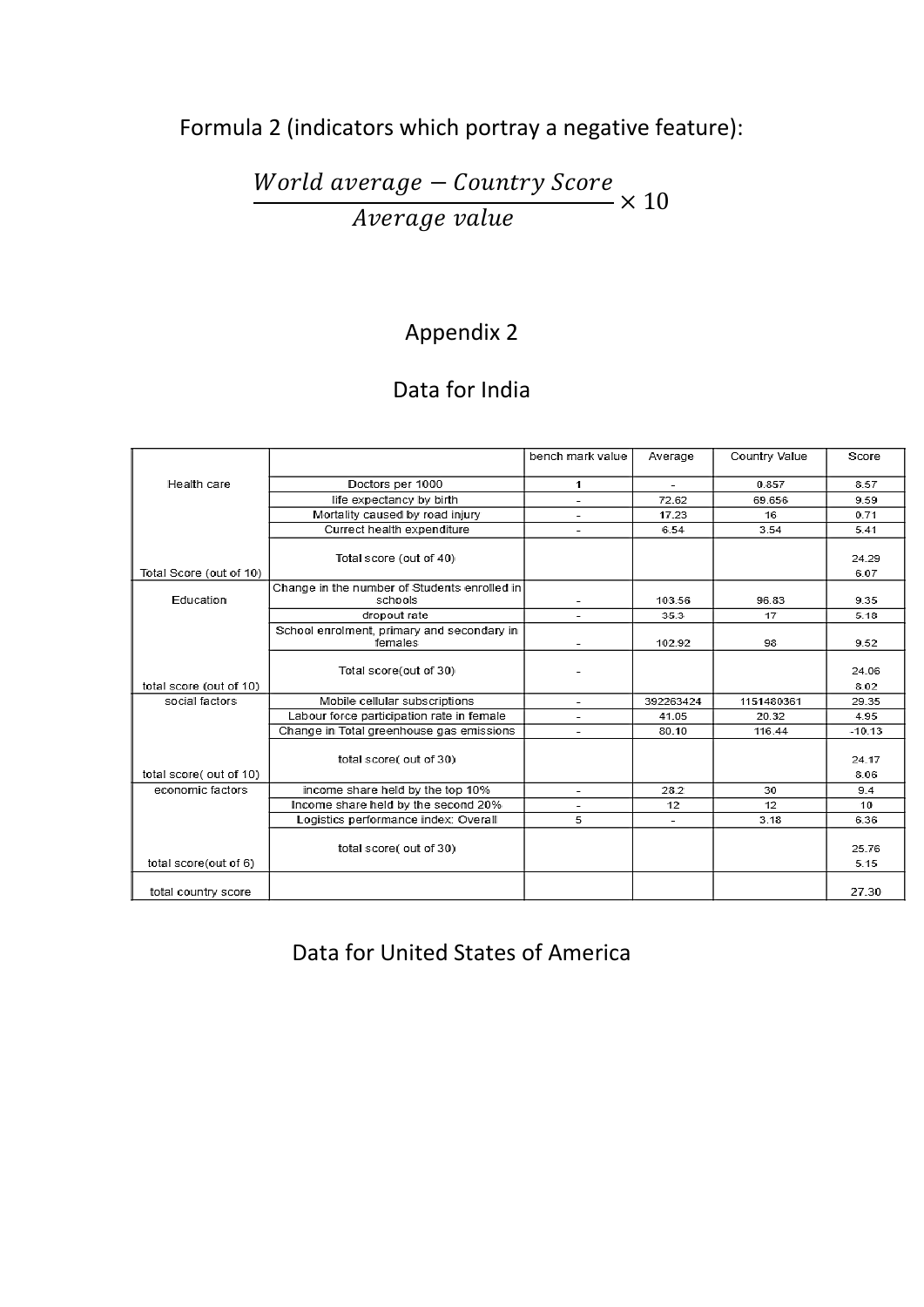|                         |                                                         | bench mark value         | Average   | Country Value | Score          |
|-------------------------|---------------------------------------------------------|--------------------------|-----------|---------------|----------------|
| Health care             | Doctors per 1000                                        | 1                        |           | 2.6           | 26             |
|                         | life expectancy by birth                                | $\overline{\phantom{0}}$ | 72.62     | 79            | 10.88          |
|                         | Mortality caused by road injury                         | $\overline{\phantom{a}}$ | 17.23     | 12.4          | 2.80           |
|                         | Currect health expenditure                              |                          | 6.54      | 16.89         | 25.83          |
|                         | Total score (out of 40)                                 |                          |           |               | 65.51          |
| Total Score (out of 10) |                                                         |                          |           |               | 16.38          |
| Education               | Change in the number of Students<br>enrolled in schools | ٠                        | 103.56    | 101.26        | 9.78           |
|                         | dropout rate                                            | ٠                        | 35.3      | 25            | 2.92           |
|                         | School enrolment, primary and secondary<br>in females   | ۰                        | 102.915   | 101           | 9.81           |
|                         | Total score(out of 30)                                  |                          |           |               | 22.51          |
| total score (out of 10) |                                                         |                          |           |               | 7.50           |
| social factors          | Mobile cellular subscriptions                           | ۰                        | 392263424 | 442,457,000   | 11.28          |
|                         | Labour force participation rate in female               | ۰                        | 41.05     | 61.80         | 15.05          |
|                         | Change in Total greenhouse gas emissions                | $\blacksquare$           | 80.10     | 3.33          | 9.58           |
| total score( out of 10) | total score( out of 30)                                 |                          |           |               | 35.92<br>11.97 |
| economic factors        | income share held by the top 10%                        | ۰                        | 28.2      | 30.8          | 9.16           |
|                         | Income share held by the second 20%                     | ٠                        | 12        | 10.3          | 11.65          |
|                         | Logistics performance index: Overall                    | 5                        |           | 3.89          | 7.78           |
| total score(out of 6)   | total score( out of 30)                                 |                          |           |               | 28.59<br>5.72  |
| total country score     |                                                         |                          |           |               | 41.57          |

## References

"." Encyclopedia of Sociology. . Encyclopedia.com. 31 Jul. 2021 ." *Encyclopedia.com*,

Encyclopedia.com, 3 Aug. 2021, [www.encyclopedia.com/social-](http://www.encyclopedia.com/social-sciences/encyclopedias-almanacs-transcripts-and-maps/social-indicators)

[sciences/encyclopedias-almanacs-transcripts-and-maps/social-indicators.](http://www.encyclopedia.com/social-sciences/encyclopedias-almanacs-transcripts-and-maps/social-indicators)

"About." *About | Logistics Performance Index*, lpi.worldbank.org/about.

Barone, Adam. "Economic Indicator." *Investopedia*, Investopedia, 23 June 2021, [www.investopedia.com/terms/e/economic\\_indicator.asp.](http://www.investopedia.com/terms/e/economic_indicator.asp)

Batista-Foguet, J. M., et al. "Socio-Economic Indexes in Surveys for Comparisons between Countries." Social Indicators Research, vol. 67, no. 3, 2004, pp. 315–332. JSTOR,

*Central Intelligence Agency*, Central Intelligence Agency, [www.cia.gov/the-world](http://www.cia.gov/the-world-factbook/field/current-health-expenditure#:~:text=Current%20Health%20Expenditure%20(CHE)%20describes,%2C%20exports%2C%20and%20intermediate%20consumption)[factbook/field/current-health-](http://www.cia.gov/the-world-factbook/field/current-health-expenditure#:~:text=Current%20Health%20Expenditure%20(CHE)%20describes,%2C%20exports%2C%20and%20intermediate%20consumption)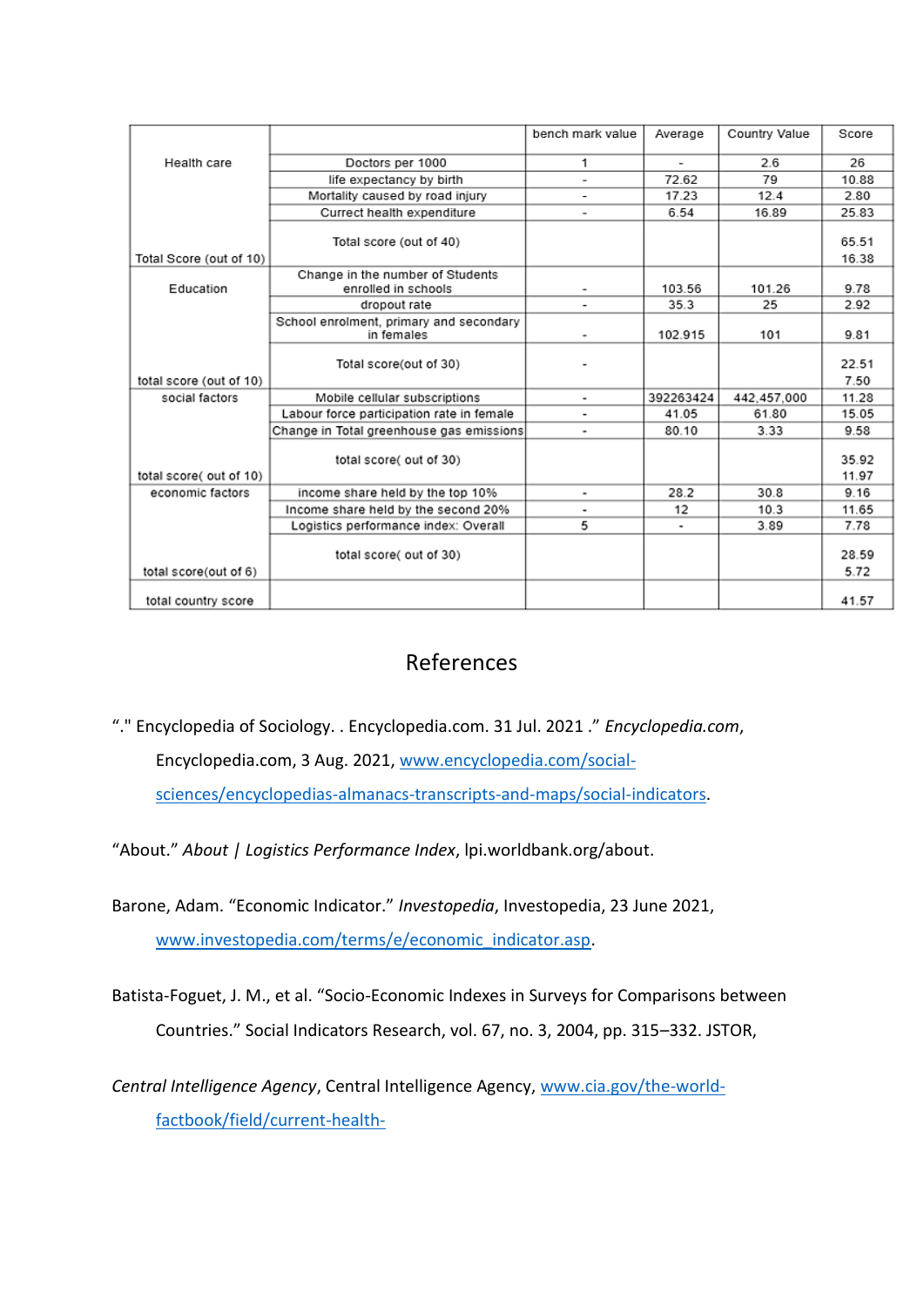[expenditure#:~:text=Current%20Health%20Expenditure%20\(CHE\)%20describes,%2C%](http://www.cia.gov/the-world-factbook/field/current-health-expenditure#:~:text=Current%20Health%20Expenditure%20(CHE)%20describes,%2C%20exports%2C%20and%20intermediate%20consumption) [20exports%2C%20and%20intermediate%20consumption.](http://www.cia.gov/the-world-factbook/field/current-health-expenditure#:~:text=Current%20Health%20Expenditure%20(CHE)%20describes,%2C%20exports%2C%20and%20intermediate%20consumption)

"Cultural, Political and Social Factors Influence the Meaning of Translations." *Globalization Partners International*, 13 Jan. 2019,

[www.globalizationpartners.com/2016/06/09/cultural-political-and-social-factors](http://www.globalizationpartners.com/2016/06/09/cultural-political-and-social-factors-influence-the-meaning-of-translations/#:~:text=Socially%20factors%20are%20things%20that,and%20structure%20and%20population%20density)[influence-the-meaning-of-](http://www.globalizationpartners.com/2016/06/09/cultural-political-and-social-factors-influence-the-meaning-of-translations/#:~:text=Socially%20factors%20are%20things%20that,and%20structure%20and%20population%20density)

[translations/#:~:text=Socially%20factors%20are%20things%20that,and%20structure%](http://www.globalizationpartners.com/2016/06/09/cultural-political-and-social-factors-influence-the-meaning-of-translations/#:~:text=Socially%20factors%20are%20things%20that,and%20structure%20and%20population%20density) [20and%20population%20density.](http://www.globalizationpartners.com/2016/06/09/cultural-political-and-social-factors-influence-the-meaning-of-translations/#:~:text=Socially%20factors%20are%20things%20that,and%20structure%20and%20population%20density)

"Current Health Expenditure (% of Gdp)." *Data*,

data.worldbank.org/indicator/SH.XPD.CHEX.GD.ZS?end=2018&most\_recent\_value\_de sc=true&start=2018.

"Economic Forecasts." *BrainMass*, brainmass.com/economics/economic-growth/purposeeconomic-indicators-15550.

"Economic Indicators - Learn More about Gdp, Pmi and Cpi." *Corporate Finance Institute*, 3 Feb. 2021,

corporatefinanceinstitute.com/resources/knowledge/economics/economicindicators/.

"Income Share Held by Second 20%." *Data*,

data.worldbank.org/indicator/SI.DST.02ND.20?end=2018&most\_recent\_year\_desc=tr ue&start=2017.

- "Indicator Metadata Registry Details." *World Health Organization*, World Health Organization, [www.who.int/data/gho/indicator-metadata-registry/imr](http://www.who.int/data/gho/indicator-metadata-registry/imr-details/2974#:~:text=A%20mobile%20cellular%20subscription%20refers,analogue%20and%20digital%20cellular%20systems)[details/2974#:~:text=A%20mobile%20cellular%20subscription%20refers,analogue%20](http://www.who.int/data/gho/indicator-metadata-registry/imr-details/2974#:~:text=A%20mobile%20cellular%20subscription%20refers,analogue%20and%20digital%20cellular%20systems) [and%20digital%20cellular%20systems.](http://www.who.int/data/gho/indicator-metadata-registry/imr-details/2974#:~:text=A%20mobile%20cellular%20subscription%20refers,analogue%20and%20digital%20cellular%20systems)
- Kagan, Julia. "Life Expectancy." *Investopedia*, Investopedia, 22 July 2021, [www.investopedia.com/terms/l/lifeexpectancy.asp.](http://www.investopedia.com/terms/l/lifeexpectancy.asp)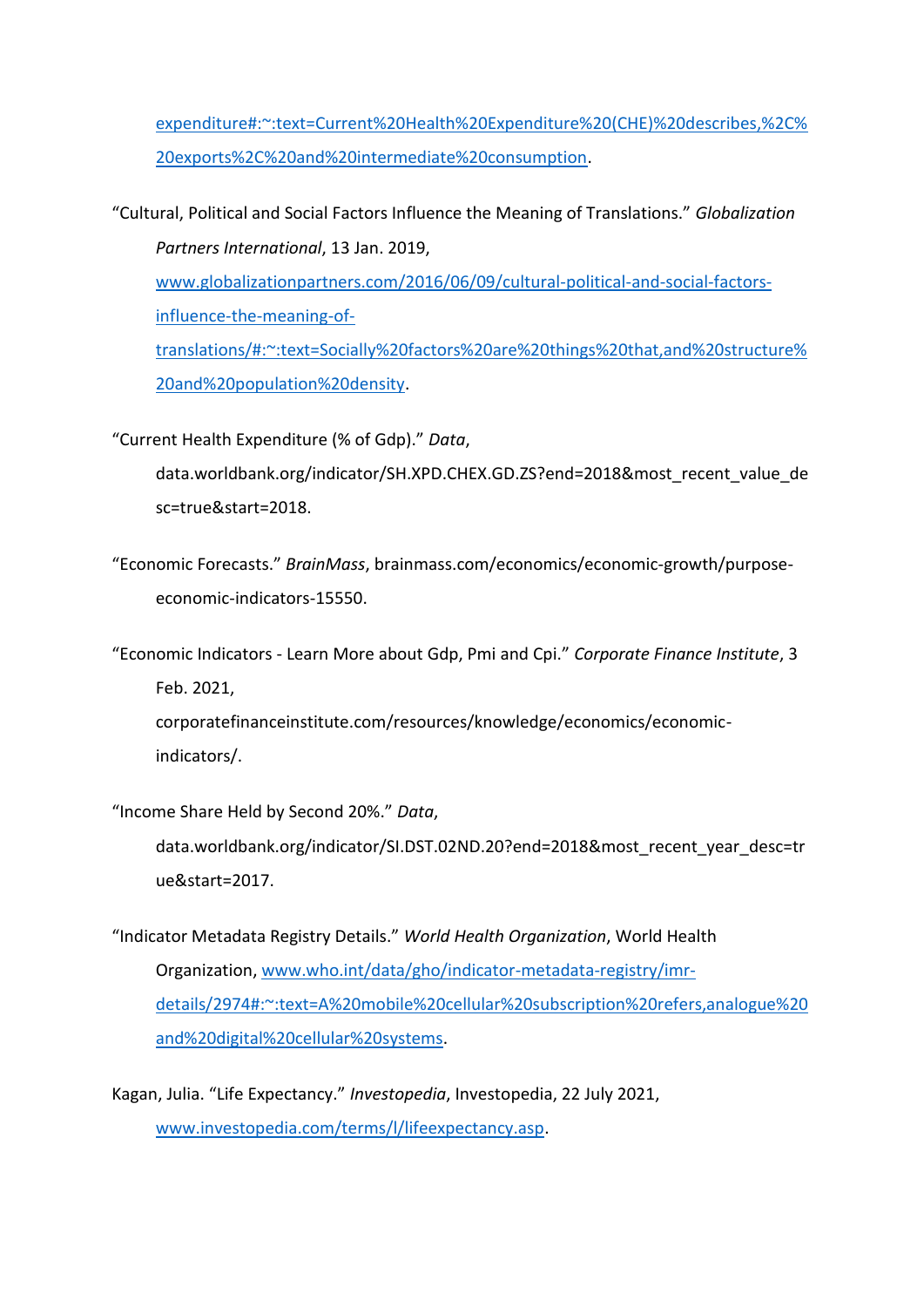"Labour Force Participation Rate." *OECD ILibrary*, [www.oecd-](http://www.oecd-ilibrary.org/employment/labour-force-participation-rate/indicator/english_8a801325-en#:~:text=The%20labour%20force%20participation%20rates,percentage%20of%20each%20age%20group)

[ilibrary.org/employment/labour-force-participation-rate/indicator/english\\_8a801325](http://www.oecd-ilibrary.org/employment/labour-force-participation-rate/indicator/english_8a801325-en#:~:text=The%20labour%20force%20participation%20rates,percentage%20of%20each%20age%20group) [en#:~:text=The%20labour%20force%20participation%20rates,percentage%20of%20ea](http://www.oecd-ilibrary.org/employment/labour-force-participation-rate/indicator/english_8a801325-en#:~:text=The%20labour%20force%20participation%20rates,percentage%20of%20each%20age%20group) [ch%20age%20group.](http://www.oecd-ilibrary.org/employment/labour-force-participation-rate/indicator/english_8a801325-en#:~:text=The%20labour%20force%20participation%20rates,percentage%20of%20each%20age%20group)

"Less than One Doctor for 1000 Population in India: Government to Lok Sabha." *The Economic Times*, m.economictimes.com/industry/healthcare/biotech/healthcare/lessthan-one-doctor-for-1000-population-in-india-government-to-loksabha/articleshow/59697608.cms.

"Meet the Greenhouse Gases!" *NASA*, NASA, climatekids.nasa.gov/greenhouse-cards/.

- "Mortality Caused by Road Traffic Injury (per 100,000 Population)." *Data*, data.worldbank.org/indicator/SH.STA.TRAF.P5?end=2018&most\_recent\_value\_desc=t rue&start=2018.
- Published: Mar 27, 2020. "The U.S. Has Fewer Physicians and Hospital Beds per Capita THAN Italy and Other COUNTRIES Overwhelmed BY COVID-19." *KFF*, 10 Apr. 2020, [www.kff.org/health-costs/press-release/the-u-s-has-fewer-physicians-and-hospital](http://www.kff.org/health-costs/press-release/the-u-s-has-fewer-physicians-and-hospital-beds-per-capita-than-italy-and-other-countries-overwhelmed-by-covid-19/)[beds-per-capita-than-italy-and-other-countries-overwhelmed-by-covid-19/.](http://www.kff.org/health-costs/press-release/the-u-s-has-fewer-physicians-and-hospital-beds-per-capita-than-italy-and-other-countries-overwhelmed-by-covid-19/)
- Reuter, Matthias, et al. "A Comprehensive Indicator Set for Measuring Multiple Benefits of Energy Efficiency." *Energy Policy*, Elsevier, 24 Feb. 2020, [www.sciencedirect.com/science/article/pii/S0301421520300434.](http://www.sciencedirect.com/science/article/pii/S0301421520300434)
- "Road Safety Facts." *Association for Safe International Road Travel*, 19 Apr. 2021, [www.asirt.org/safe-travel/road-safety-facts/.](http://www.asirt.org/safe-travel/road-safety-facts/)

[s.](http://www.who.int/news-room/fact-sheets/detail/road-traffic-injuries#:~:text=Key%20facts,result%20of%20road%20traffic%20crashes.&text=Road%20traffic%20crashes%20cost%20most,of%20their%20gross%20domestic%20product.&text=Road%20traffic%20injuries%20are%20the,adults%20aged%205%2D29%20years)

"Road Traffic Injuries." *World Health Organization*, World Health Organization, [www.who.int/news-room/fact-sheets/detail/road-traffic](http://www.who.int/news-room/fact-sheets/detail/road-traffic-injuries#:~:text=Key%20facts,result%20of%20road%20traffic%20crashes.&text=Road%20traffic%20crashes%20cost%20most,of%20their%20gross%20domestic%20product.&text=Road%20traffic%20injuries%20are%20the,adults%20aged%205%2D29%20years)[injuries#:~:text=Key%20facts,result%20of%20road%20traffic%20crashes.&text=Road](http://www.who.int/news-room/fact-sheets/detail/road-traffic-injuries#:~:text=Key%20facts,result%20of%20road%20traffic%20crashes.&text=Road%20traffic%20crashes%20cost%20most,of%20their%20gross%20domestic%20product.&text=Road%20traffic%20injuries%20are%20the,adults%20aged%205%2D29%20years) [%20traffic%20crashes%20cost%20most,of%20their%20gross%20domestic%20product](http://www.who.int/news-room/fact-sheets/detail/road-traffic-injuries#:~:text=Key%20facts,result%20of%20road%20traffic%20crashes.&text=Road%20traffic%20crashes%20cost%20most,of%20their%20gross%20domestic%20product.&text=Road%20traffic%20injuries%20are%20the,adults%20aged%205%2D29%20years) [.&text=Road%20traffic%20injuries%20are%20the,adults%20aged%205%2D29%20year](http://www.who.int/news-room/fact-sheets/detail/road-traffic-injuries#:~:text=Key%20facts,result%20of%20road%20traffic%20crashes.&text=Road%20traffic%20crashes%20cost%20most,of%20their%20gross%20domestic%20product.&text=Road%20traffic%20injuries%20are%20the,adults%20aged%205%2D29%20years)